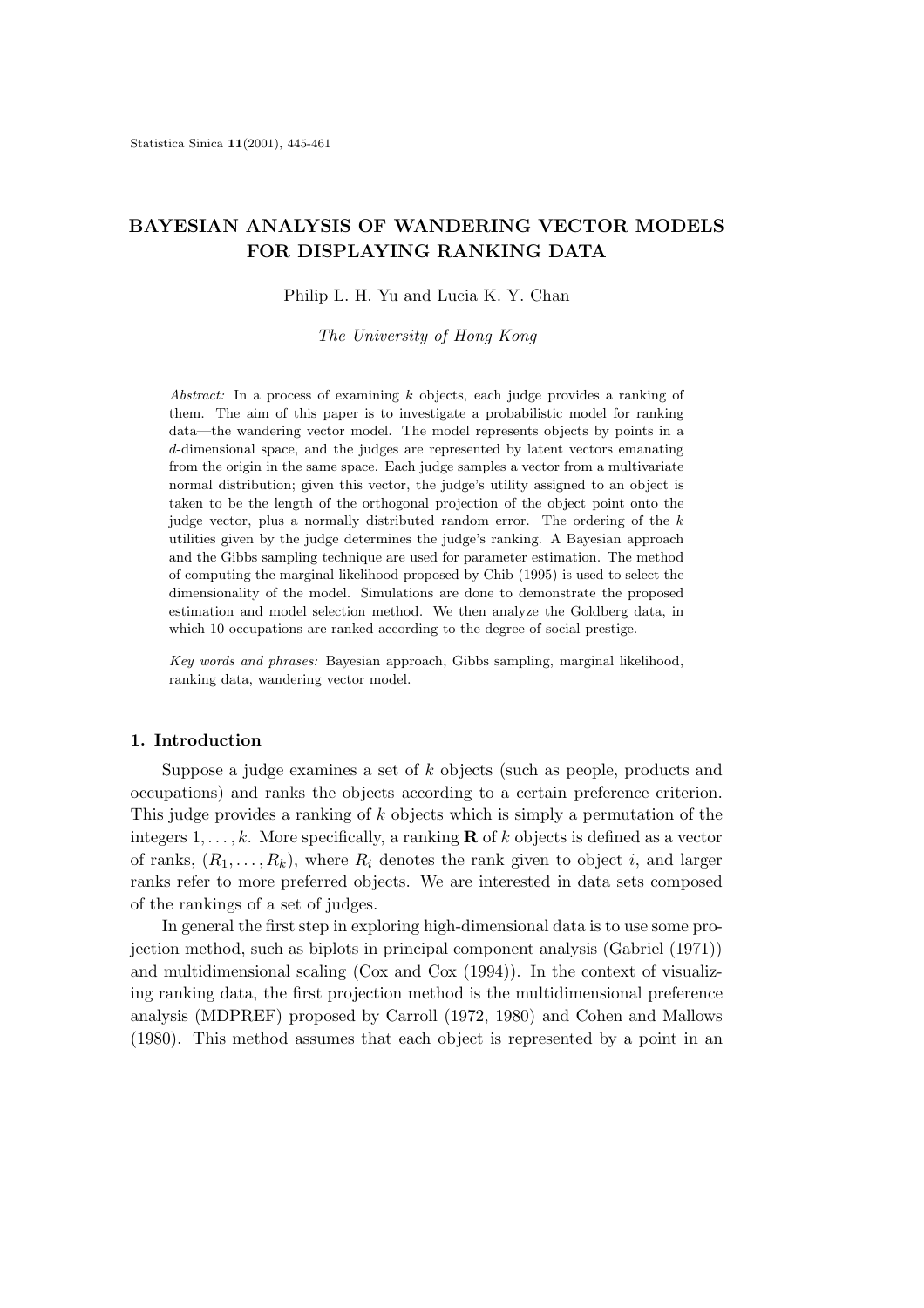d-dimensional space and each judge is represented by a vector in the same space. The vectors and the points are chosen so that the projections of the object points onto any one vector indicate the ranking given by the corresponding judge, as closely as possible. The technique of singular value decomposition is used to determine the judge vectors and object points by reducing the dimensionality of the data, while hopefully retaining as much information as possible. Recently, Alvo and Ertas (1992) used a similar technique to display rankings obtained from several populations. For a survey of these projection methods and other graphical methods for ranking data, see the monograph written by Marden (1995).

A random sample of judges may exhibit different standards or perception about the objects. This leads to a probabilistic version of the projection method in which the judge vectors are assumed to be random. The model suggested by this is called the *wandering vector model*.

This model was originally proposed by Carroll (1980), and further elaborated upon by De Soete and Carroll (1983), to visualize paired comparison data—the case where each judge is allowed to rank two objects each time. Applications in De Soete and Carroll (1983) showed that the wandering vector model can adequately represent the paired comparison data. However, the model is not commonly used for displaying ranking data. The main reason for this is that maximum likelihood estimation of parameters is not practically feasible. Exact calculation of the likelihood function requires a multidimensional numerical integration and can be inaccurate when the number of objects  $(k)$  is large. One major breakthrough in this aspect is to adopt a Bayesian approach and use the Gibbs sampling method (see Tierney (1994), Besag, Green, Higdon and Mengersen (1995), and the references therein). The aims of this paper are two-fold. First, we apply these techniques to fit the wandering vector model for ranking data. Second, we employ the method of computing the marginal likelihood proposed by Chib (1995) to select the optimal dimensionality of the model. We see later (Section 5) that the proposed methods are flexible and generally applicable for displaying the ranking of any number of objects.

The organisation of this paper is as follows. Section 2 defines the wandering vector model for ranking data. Section 3 discusses the identifiability of the model parameters. Section 4 shows how to apply the Gibbs sampling technique to draw a sample from the joint posterior distribution of the unknown parameters of the model. Section 5 introduces the marginal likelihood approach of Chib (1995) to select the dimensionality of the model. Section 6 reviews some simulation studies to demonstrate the usefulness of the estimation technique and the performance of the marginal likelihood method in choosing the dimensionality of the model. The methods are applied in Section 7 to analyze the Goldberg data, in which 10 occupations are ranked according to the degree of social prestige.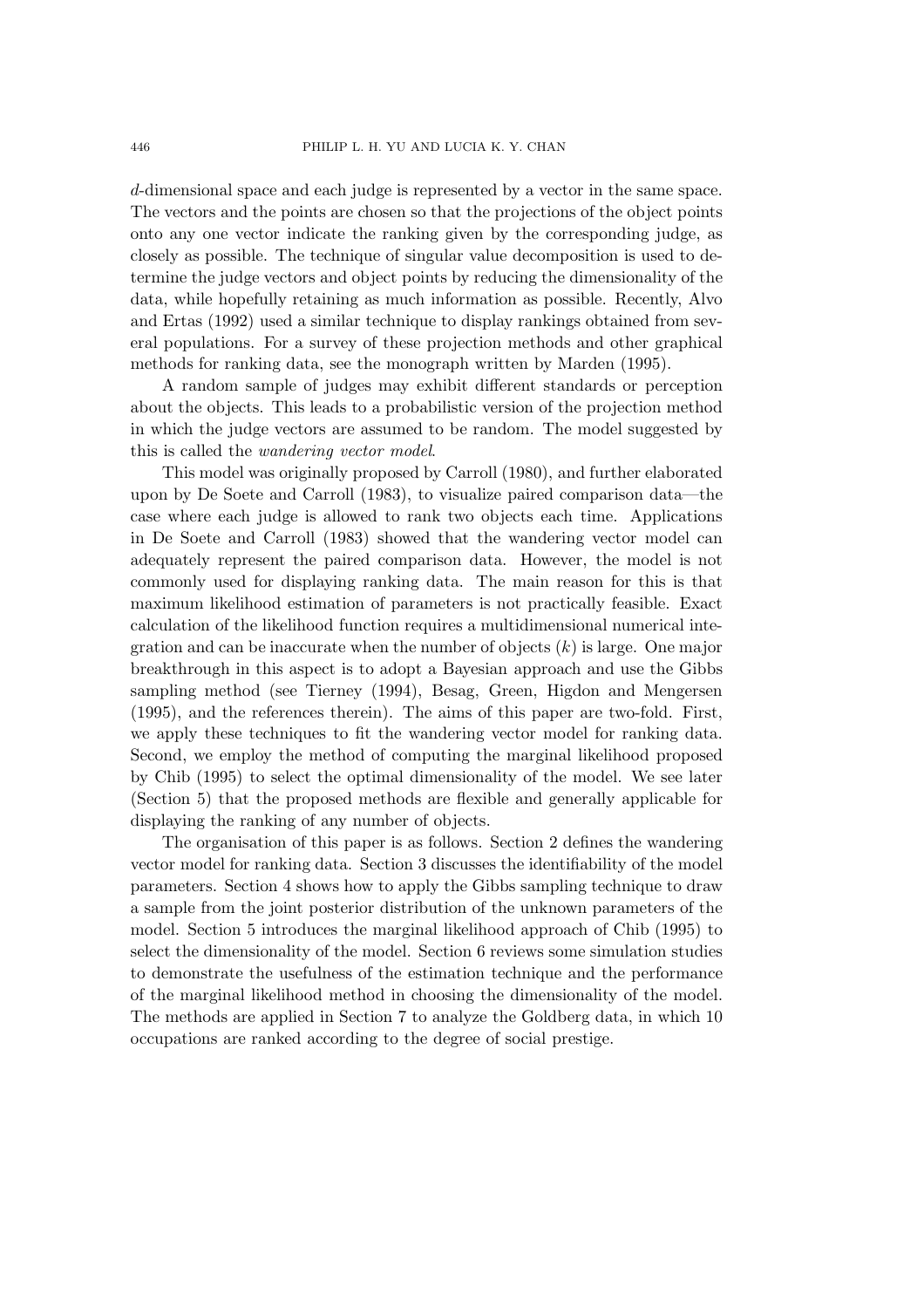#### **2. The Wandering Vector Model**

Suppose each of  $n$  judges is asked to rank  $k$  objects. In the wandering vector model, object i  $(i = 1, ..., k)$  is represented by a point  $\theta_i = (\theta_{i1}, ..., \theta_{id})'$  in a d-dimensional space  $(d < k - 1)$  and judge j  $(j = 1, \ldots, n)$  is represented by a vector  $x_j$  emanating from the origin in the same space. Different judges have different standards or perception about the objects and the model takes  $\mathbf{x}_1,\ldots,\mathbf{x}_n$  as random.

In the wandering vector model, each judge independently samples a vector  $\mathbf{x}_j$  from  $N_d(\boldsymbol{\mu}, \mathbf{I})$ . Given this vector, the judge's utility  $U_{ij}$  assigned to object i is

$$
U_{ij} = \boldsymbol{\theta}_i^t \mathbf{x}_j + \varepsilon_{ij}, \qquad i = 1, \dots, k, \ j = 1, \dots, n. \tag{1}
$$

Here, the term  $\theta'_i\mathbf{x}_j$  measures the length of the orthogonal projection of the object point  $\theta_i$  onto the judge vector  $\mathbf{x}_i$  (apart from a scale) while the  $\varepsilon_{ij}$ 's represent errors accounting for the utility variation not explained by dimensions absent in the model, for example the utility variation over time. It is assumed that the  $\varepsilon_{ii}$ 's are i.i.d.  $N(0, \sigma^2)$  and independent of the **x**<sub>j</sub>'s. Finally, the ordering of the utilities  $\{U_{ij}, i = 1, \ldots, k\}$ , determines the *j*th judge's ranking. Note that all utilities are unobservable and what we can observe is just their ranking.

A 2-dimensional model is shown in Figure 1. In the figure, three objects are positioned at  $\theta_1$ ,  $\theta_2$  and  $\theta_3$ , and judges j and  $\ell$  are represented by  $\mathbf{x}_i$  and  $\mathbf{x}_\ell$ , independently sampled from  $N_2(\mu, I)$ . We can see that the orthogonal projection of  $\theta_1$  onto  $\mathbf{x}_j$  is larger than that of  $\theta_2$  onto  $\mathbf{x}_j$ , which in turn is larger than that of  $\theta_3$  onto  $\mathbf{x}_j$ . Therefore, it is more likely that judge j would on this particular occasion prefer the ranking: object 1, object 2, object 3. However, judge  $\ell$  would prefer object 2 to object 1 to object 3.



Figure 1. An illustration of a 2-dimensional wandering vector model.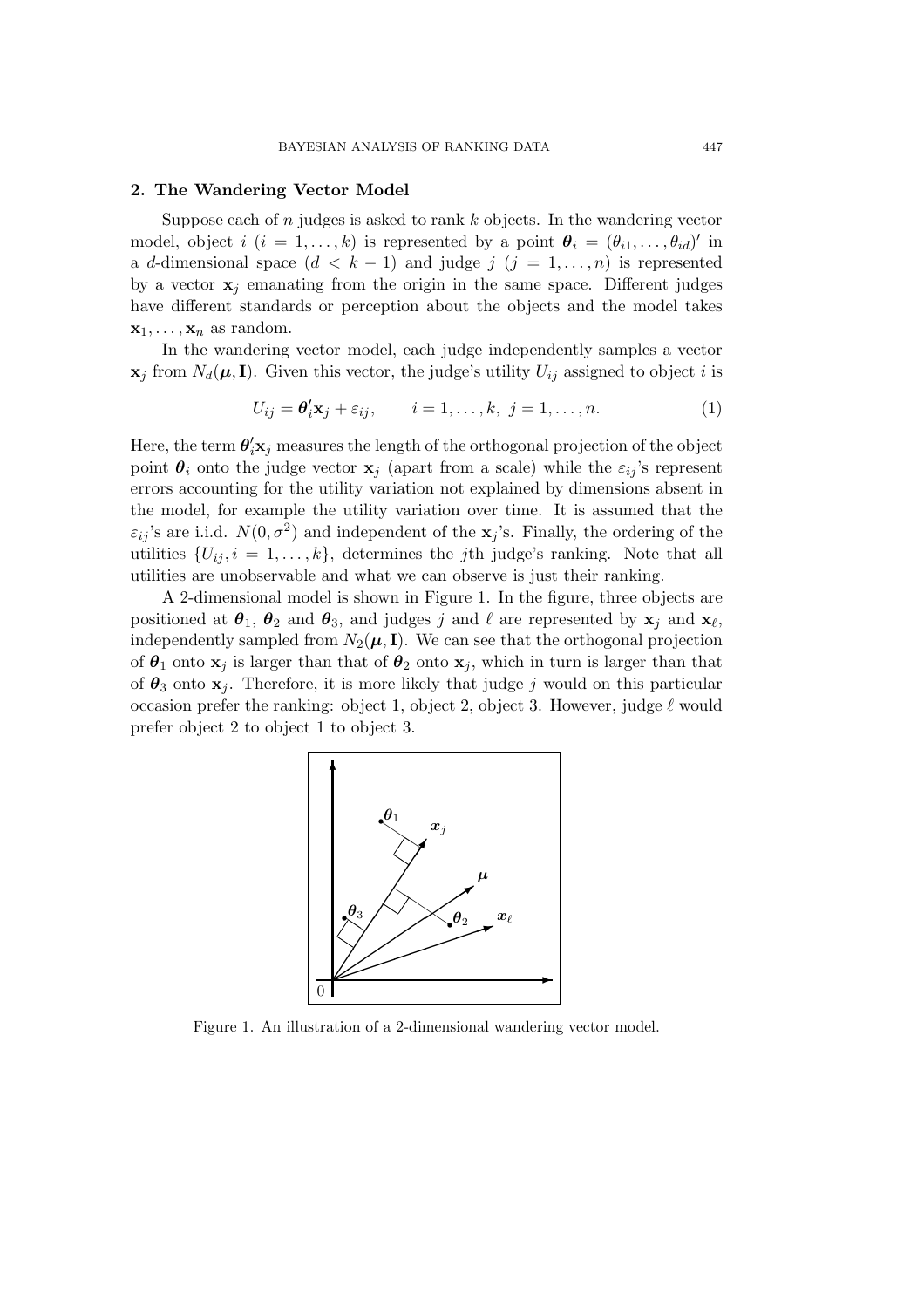As each judge independently samples a new vector **x** from  $N_d(\mu, I)$ , the judges' vectors *wander* over the mean  $\mu$ , giving rise to the name chosen for the model.

It is not necessary to generalize the covariance matrix of **x** to a general positive definite matrix,  $\Sigma$  say, since (1) remains unchanged when  $\theta_i$ ,  $\mathbf{x}_j$  and  $\boldsymbol{\mu}$ are replaced by  $\mathbf{L}'\theta_i$ ,  $\mathbf{L}^{-1}\mathbf{x}_j$  and  $\mathbf{L}^{-1}\boldsymbol{\mu}$  respectively, where  $\mathbf L$  is the unique lower triangular matrix with positive diagonal elements obtained from the Cholesky decomposition  $\Sigma = LL'$  (see Schott (1997), p.138-140).

# **2.1. The likelihood function of the proposed model**

For  $j = 1, \ldots, n$ , let  $\langle i_1, \ldots, i_k \rangle$  be the ordering of the k objects corresponding to the ranking  $\mathbf{R}_j = (R_{1j}, \ldots, R_{kj})$ . The wandering vector model assigns the ranking  $\mathbf{R}_i$  the probability

$$
P(\mathbf{R}_j) = P(U_{i_1j} < U_{i_2j} < \cdots < U_{i_kj}), \qquad i = 1, \ldots, k, \ j = 1, \ldots, n, \tag{2}
$$

where the utility vector  $\mathbf{U}_j = (U_{1j}, \ldots, U_{kj})'$  of judge j is given in (1). Let  $\mathbf{\Theta} = [\theta_1, \dots, \theta_k]'$ . Under this model, the utility vectors  $\mathbf{U}_j$ 's are i.i.d. with mean **Θ***μ* and a factor-like covariance matrix:  $\Theta \Theta' + \sigma^2 \mathbf{I}$ .

Now the likelihood function of  $(\mu, \Theta, \sigma^2)$  is  $\mathbf{L}(\mu, \Theta, \sigma^2) = \prod_{j=1}^n \mathbf{P}(\mathbf{R}_j)$ . Unless the number of objects is small, a direct maximization of the likelihood function is computationally demanding and numerically unstable because evaluation by quadrature of a  $(k - 1)$ -dimensional integral may not be accurate. Hence, most applications of the wandering vector model in the literature are related to paired comparison data (see for example De Soete and Carroll (1983)).

# **3. Identifiability Problems for Model Parameters**

The wandering vector model involves three distinct sets of parameters: the mean judge vector  $\mu = (\mu_1, \dots, \mu_d)'$ ; the object points  $\theta_i = (\theta_{i1}, \dots, \theta_{id})'$ ,  $i = 1, \ldots, k$ ; the variance parameter  $\sigma^2$ . However, not all parameters can be identified. More specifically, the ranking probabilities in (2) are invariant under the following transformations.

(a) *Location-shift of the object points*

Adding an arbitrary  $d \times 1$  constant vector **c** to all object points does not affect the ranking probabilities. (If  $\theta_i \rightarrow \theta_i + c$  for all *i*, all utilities for judge *j* are increased by the same amount  $\mathbf{c}'\mathbf{x}_j$  and their ranking remains unchanged.) (b) *Scale-shift of the object points*

Multiplying all object points by a positive constant  $b$  does not affect the ranking probabilities. (All  $U_{ij}$ 's and  $\sigma$ , the standard deviation of the error term, are reduced by the same factor.)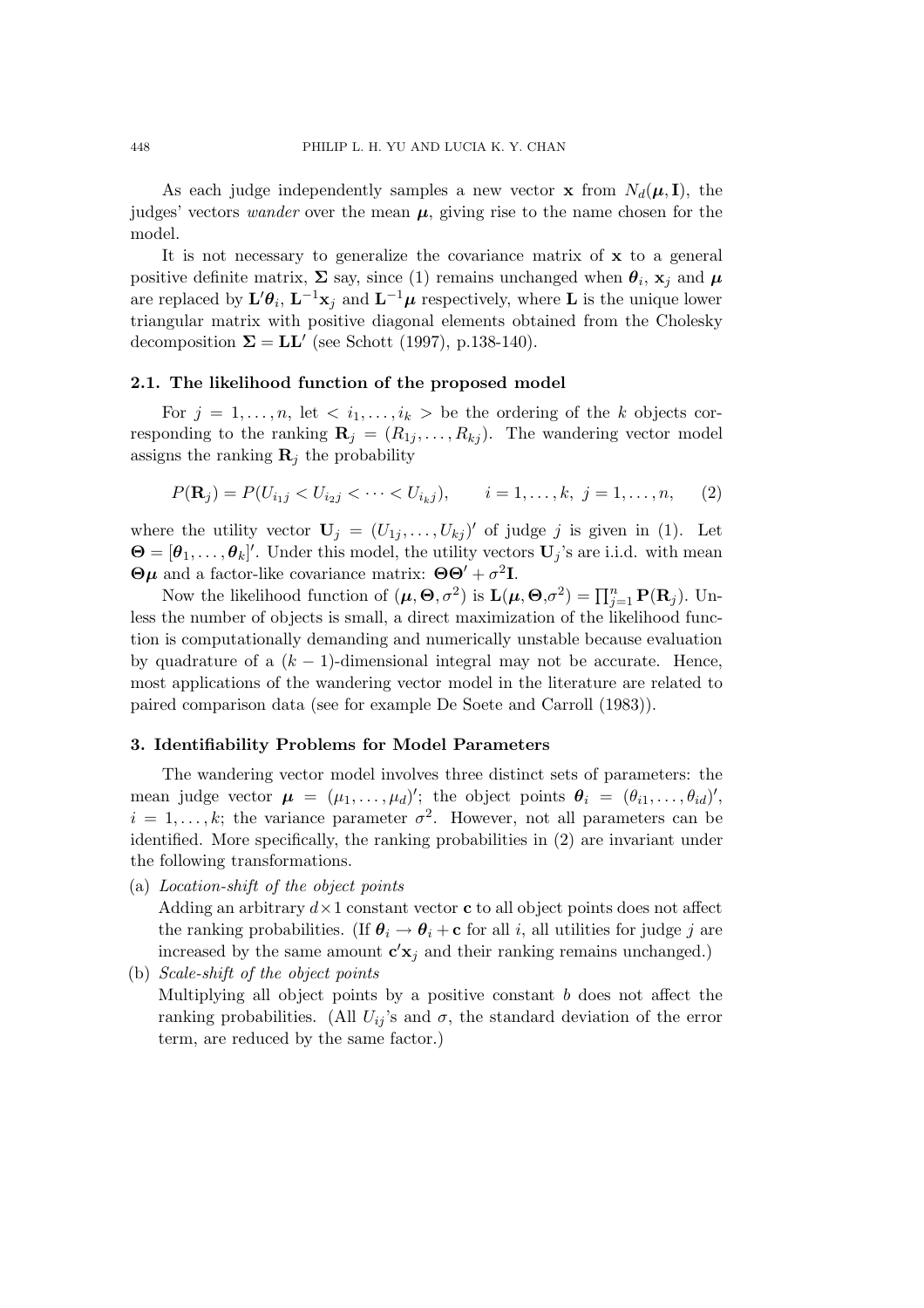- (c) *Orthogonal rotation of the object points and judge vectors*
	- It is easy to see that  $U_{ij} = (\mathbf{T}\boldsymbol{\theta}_i)'(\mathbf{T}\mathbf{x}_j) + \varepsilon_{ij} = \boldsymbol{\theta}_i' \mathbf{x}_j + \varepsilon_{ij}$  for any  $d \times d$ orthogonal matrix **T**.

The location-shift problem (a) is commonly dealt with by assuming  $\sum_{i=1}^{k}$  $\theta_i = 0$  or, equivalently, setting

$$
\boldsymbol{\theta}_1 = -(\boldsymbol{\theta}_2 + \dots + \boldsymbol{\theta}_k). \tag{3}
$$

A natural way to tackle the scale-shift problem (b) is to set  $\sigma^2 = 1$ . The rotation problem (c) is well known in the context of maximum likelihood factor analysis and is usually solved by imposing the computationally convenient constraint:  $\mathbf{\Theta}'\mathbf{\Theta} = \mathbf{D}$ , a diagonal matrix (see Johnson and Wichern (1992, p.411)). Since this constraint is not tractable for Bayesian calculations, we use the following constraints:

(i) set all  $d(d-1)/2$  cells below the diagonal of the lower-left  $d \times d$  submatrix of **Θ** to zero,

$$
\theta_{it} = 0, \quad i = k - d + 2, \dots, k, \quad t = 1, \dots, i - (k - d + 1). \tag{4}
$$

(ii) restrict the mean vector  $\mu$  to be positive.

The justification for choosing these constraints is given in the Appendix.

To sum up, we only need to estimate  $d + dk + 1 - d - d(d - 1)/2 - 1 =$  $d(k - (d-1)/2)$  unknown identified parameters :  $\mu$ (> 0) and the constrained  $\Theta$ .

# **4. Bayesian Estimation of the Wandering Vector Model**

We demonstrate how to apply a Bayesian approach and the Gibbs sampling technique to estimate the unknown parameters of the wandering vector model.

#### **4.1. Prior distribution**

We begin with a truncated normal prior for  $\mu$ , i.e.,  $\mu \sim N_d(\mu_0, \mathbf{A}_0^{-1})$  subjecting to  $\mu > 0$ . As mentioned in Section 3, some constraints on  $\Theta$  are imposed in order to fix the location and rotation, and hence the prior for **Θ** is nonstandard. For  $i = k - d + 2, \ldots, k$ , let  $\theta_{(i)}$  be a column vector containing the last  $k - i + 1$  cells of  $\theta_i$ . Then, after imposing the constraints (3) and (4) on  $\Theta$ , the identified  $\Theta$  consists of  $\theta_2, \ldots, \theta_{k-d+1}, \theta_{(k-d+2)}, \ldots, \theta_{(k)}$ , and can be rearranged into a  $(kd - d(d+1)/2) \times 1$  vector  $\lambda$ , with

$$
\lambda = \begin{pmatrix} \theta_2 \\ \vdots \\ \theta_{k-d+1} \\ \theta_{(k-d+2)} \\ \vdots \\ \theta_{(k)} \end{pmatrix} .
$$
 (5)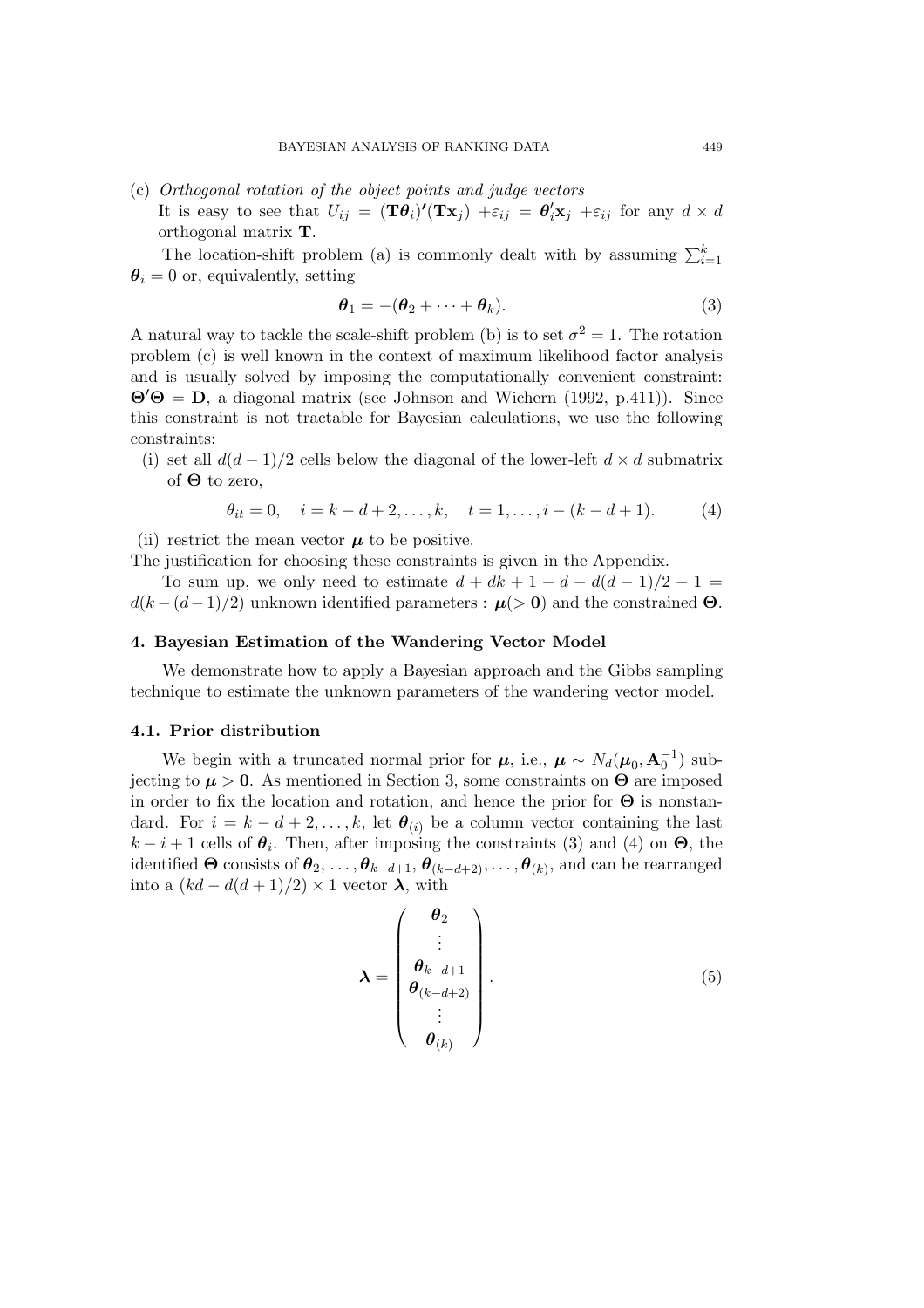Once  $\lambda$  is known,  $\Theta$  is known and vice versa. We use a normal prior on  $\lambda$ ,

$$
\boldsymbol{\lambda} \sim N_{kd-d(d+1)/2}(\boldsymbol{\lambda}_0, \mathbf{P}_0^{-1}),
$$
\n(6)

and assume that  $\mu$  and  $\lambda$  are independent.

## **4.2. Gibbs sampling algorithm for the wandering vector model**

Let **R** be the collection of rankings  $\mathbf{R}_i$ 's. The Gibbs sampling algorithm draws samples from the full conditional posterior distributions as follows:

(1) draw  $\mathbf{U}_j$  from  $f(\mathbf{U}_j | \mathbf{R}, \boldsymbol{\Theta}, \mathbf{X}, \boldsymbol{\mu}) \propto f(\mathbf{U}_j | \mathbf{R}, \boldsymbol{\Theta}, \mathbf{X})$ , for  $j = 1, \ldots, n$ ,

- (2) draw  $\Theta$  from  $f(\Theta | \mathbf{R}, \mathbf{U}, \mathbf{X}, \boldsymbol{\mu}) \propto f(\Theta | \mathbf{U}, \mathbf{X})$ ,
- (3) draw  $\mathbf{x}_i$  from  $f(\mathbf{x}_i | \mathbf{R}, \mathbf{U}, \boldsymbol{\Theta}, \boldsymbol{\mu}) \propto f(\mathbf{x}_i | \mathbf{U}, \boldsymbol{\Theta}, \boldsymbol{\mu})$ , for  $j = 1, \ldots, n$ , and
- (4) draw  $\mu$  from  $f(\mu|\mathbf{R}, \mathbf{U}, \boldsymbol{\Theta}, \mathbf{X}) \propto f(\mu|\mathbf{X}).$

In step (1), it can be easily shown that, given  $\Theta$  and **X**, the  $\mathbf{U}_j$ 's are independent with  $\mathbf{U}_j | \mathbf{\Theta}, \mathbf{X} \sim N_d(\mathbf{\Theta} \mathbf{x}_j, \mathbf{I})$  for  $j = 1, \ldots, n$  and

$$
U_{i_1,j} < U_{i_2,j} < \dots < U_{i_k,j},\tag{7}
$$

where  $R_{i_r,j} = r$ , for  $r = 1, \ldots, k$ . To draw a sample from this truncated multivariate normal distribution, we can apply the acceptance-rejection technique by drawing samples from  $N_d(\mathbf{\Theta} \mathbf{x}_i, \mathbf{I})$  until condition (7) is satisfied. For more efficiency, instead of drawing the whole vector  $U_j$  at one time, we successively simulate each entry of  $U_j$  by conditioning on the other  $k-1$  entries. More specifically, we replace step (1) by

(1') draw  $\mathbf{U}_{ij}$  from  $f(U_{ij} | U_{-i,j}, \mathbf{R}, \Theta, \mathbf{X}, \mu)$  for  $i = 1, \ldots, k, j = 1, \ldots, n$ , where  $U_{-i,j}$  is  $\mathbf{U}_j$  with  $U_{i,j}$  deleted. Suppose  $\langle i_1,\ldots,i_k\rangle$  is the ordering of objects corresponding to their ranks  $(R_{1j},...,R_{kj})$ . Then  $R_{tj} = r$  if and only if  $i_r = t$ . Now we have

$$
U_{i,j}|U_{-i,j},\mathbf{R},\boldsymbol{\Theta},\mathbf{X},\boldsymbol{\mu}\sim N(\boldsymbol{\theta}_{i}'\mathbf{x}_{j},1)
$$
\n(8)

subject to  $U_{i_{r-1},j} < U_{i,j} < U_{i_{r+1},j}$  whenever  $R_{ij} = r$ , where  $U_{i_0,j} = -\infty$  and  $U_{i_{k+1},j} = +\infty$ . It is clear from (8) that this simulation method is much simpler as only univariate draws are needed, and truncated normal samples can be obtained by the inverse CDF method (see Devroye (1986)).

In step (2), we need to sample  $\Theta$  from the fullconditional density  $f(\Theta|\mathbf{U})$ , **Θ**, *µ*). Since **Θ** is in one-to-one correspondence to *λ*, sampling a **Θ** from f(**Θ**|**U**,  $\Theta$ ,  $\mu$ ) is equivalent to drawing a  $\lambda$  from  $f(\lambda | \mathbf{U}, \Theta, \mu)$  and then transforming back to  $\Theta$  using (5) and the constraints (3) and (4). Analogous to  $\theta_{(i)}$ , let  $\mathbf{x}_{i(i)}$  be a column vector containing the last  $k - i + 1$  cells of  $\mathbf{x}_j$ , for  $i = k - d + 2, \ldots, k$ ,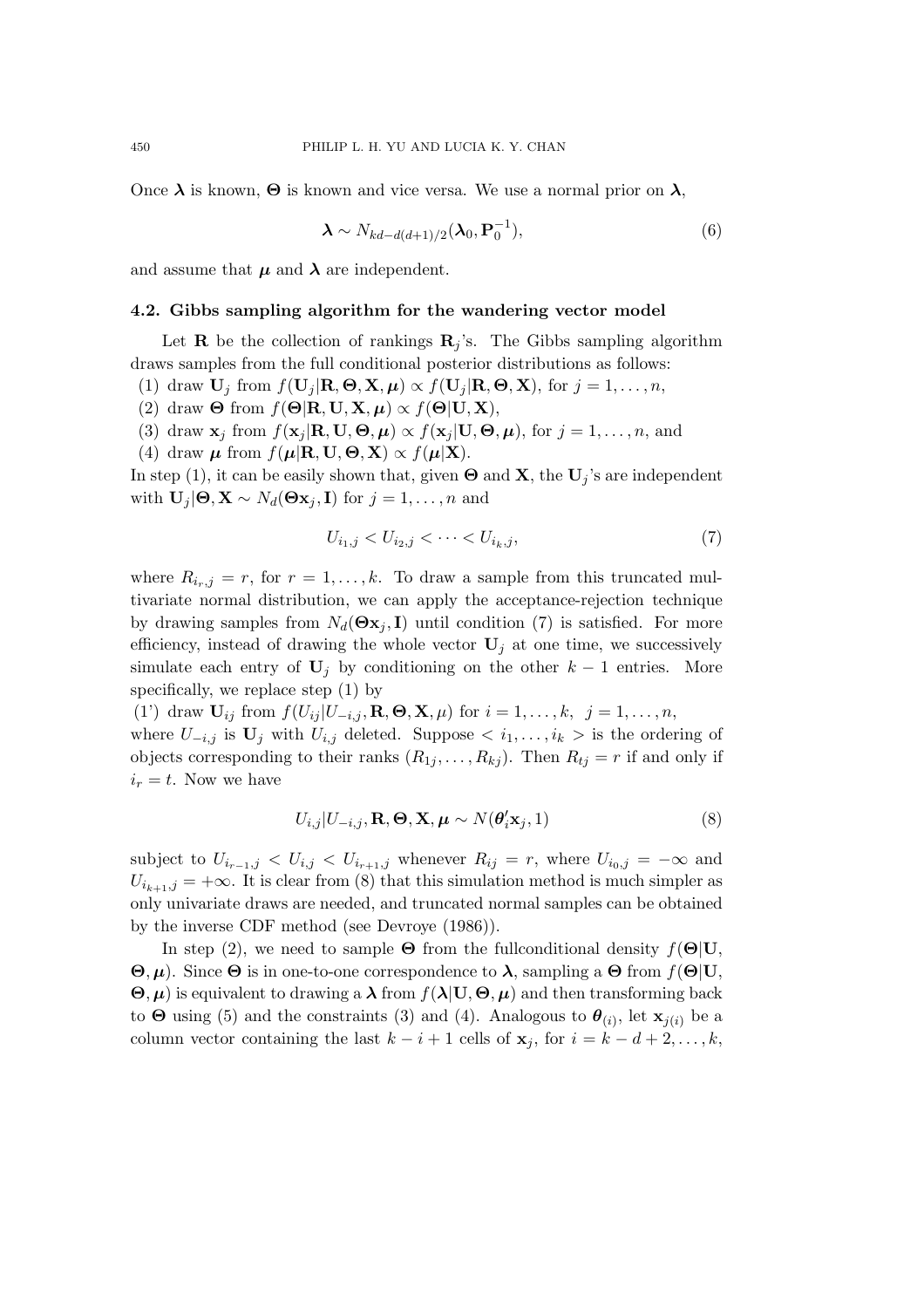$j = 1, \ldots, n$ . The utility equation in (1) can be rewritten as

$$
\mathbf{U}_{j} = \begin{pmatrix} U_{1j} \\ U_{2j} \\ \vdots \\ U_{k-d+1,j} \\ U_{k-d+2,j} \\ \vdots \\ U_{kj} \end{pmatrix} = \begin{pmatrix} -\mathbf{x}'_{j} \dots -\mathbf{x}'_{j} - \mathbf{x}'_{j(k-d+2)} \dots -\mathbf{x}'_{j(k)} \\ \mathbf{x}'_{j} \\ \mathbf{x}'_{j} \\ \mathbf{0} \\ \mathbf{x}'_{j(k-d+2)} \\ \vdots \\ \mathbf{x}'_{j(k)} \end{pmatrix} \begin{pmatrix} \theta_{2} \\ \vdots \\ \theta_{k-d+1} \\ \theta_{(k-d+2)} \\ \vdots \\ \theta_{(k)} \end{pmatrix} + \varepsilon_{j}
$$

Since we are conditioning on **R** and **X**, the wandering vector model is simply a standard Bayesian linear model set-up (Box and Tiao (1973)). Therefore the full conditional distribution of *λ* is

$$
\boldsymbol{\lambda}|\mathbf{R},\mathbf{U},\mathbf{X},\boldsymbol{\mu}\sim N_{kd-d(d+1)/2}(\boldsymbol{\lambda}_1,\mathbf{P}_1^{-1}),
$$
\n(9)

where  $\mathbf{P}_1 = \mathbf{P}_0 + \sum_{j=1}^n \mathbf{X}'_{(j)} \mathbf{X}_{(j)}$  and  $\boldsymbol{\lambda}_1 = \mathbf{P}_1^{-1}(\mathbf{P}_0 \boldsymbol{\lambda}_0 + \sum_{j=1}^n \mathbf{X}'_{(j)} \mathbf{U}_j)$ . After a *λ* is drawn, **Θ** can be determined by using (5) and the constraints (3) and (4).

Now we go to steps (3) and (4) using the samer argument. Since the  $\mathbf{x}_i$  are i.i.d.  $N_d(\mu, I)$ , the full conditional distribution of  $\mathbf{x}_j$  is

$$
\mathbf{x}_j|\mathbf{R},\mathbf{U},\mathbf{\Theta},\boldsymbol{\mu}\sim N_d(\boldsymbol{\omega}_j,\mathbf{W}^{-1}),\quad j=1,\ldots,n,
$$
\n(10)

where  $\boldsymbol{\omega}_j = \mathbf{W}^{-1}(\boldsymbol{\mu} + \boldsymbol{\Theta}' \mathbf{U}_j)$  and  $\mathbf{W} = \boldsymbol{\Theta}' \boldsymbol{\Theta} + \mathbf{I}$ . Finally, the full conditional distribution of  $\boldsymbol{\mu}$  is  $\boldsymbol{\mu}|\mathbf{R}, \mathbf{U}, \boldsymbol{\Theta}, \mathbf{X} \sim N_d((n\mathbf{I} + \mathbf{A}_0)^{-1}(\boldsymbol{\mu}_0 + \sum_{j=1}^n \mathbf{x}_j), (n\mathbf{I} + \mathbf{A}_0)^{-1})$ subject to  $\mu > 0$ . To avoid drawing from this truncated multivariate normal distribution, we consider the special case  $\mathbf{A}_0 = a_0 \mathbf{I}$ . In this case, it can be shown that the full conditional distribution of  $\mu$  is such that the  $\mu_t$ 's are independently distributed with

$$
\mu_t \sim N(\frac{\mu_{0t} + \sum_{j=1}^n x_{jt}}{n + a_0}, \frac{1}{n + a_0})
$$
 subject to  $\mu_t > 0$ ,  $t = 1, ..., d$ , (11)

and can be sampled easily by using the inverse CDF method.

With a starting value for  $(\mathbf{U}, \mathbf{\Theta}, \mathbf{X}, \boldsymbol{\mu})$ , we iterate steps  $(1')$ ,  $(2)$ ,  $(3)$  and  $(4)$ in turn by using the full conditional distributions (8), (9), (10) and (11). Under mild conditions, when this process is repeated many times, the draws obtained will converge to a single draw from the joint posterior distribution of **U**, **Θ**, **X** and  $\mu$  (Tierney (1994)). In practice, we iterate the process  $M + N$  times. The first  $M$  burn-in iterations are discarded. The last  $N$  iterates are taken to be an approximate sample from the joint posterior distribution.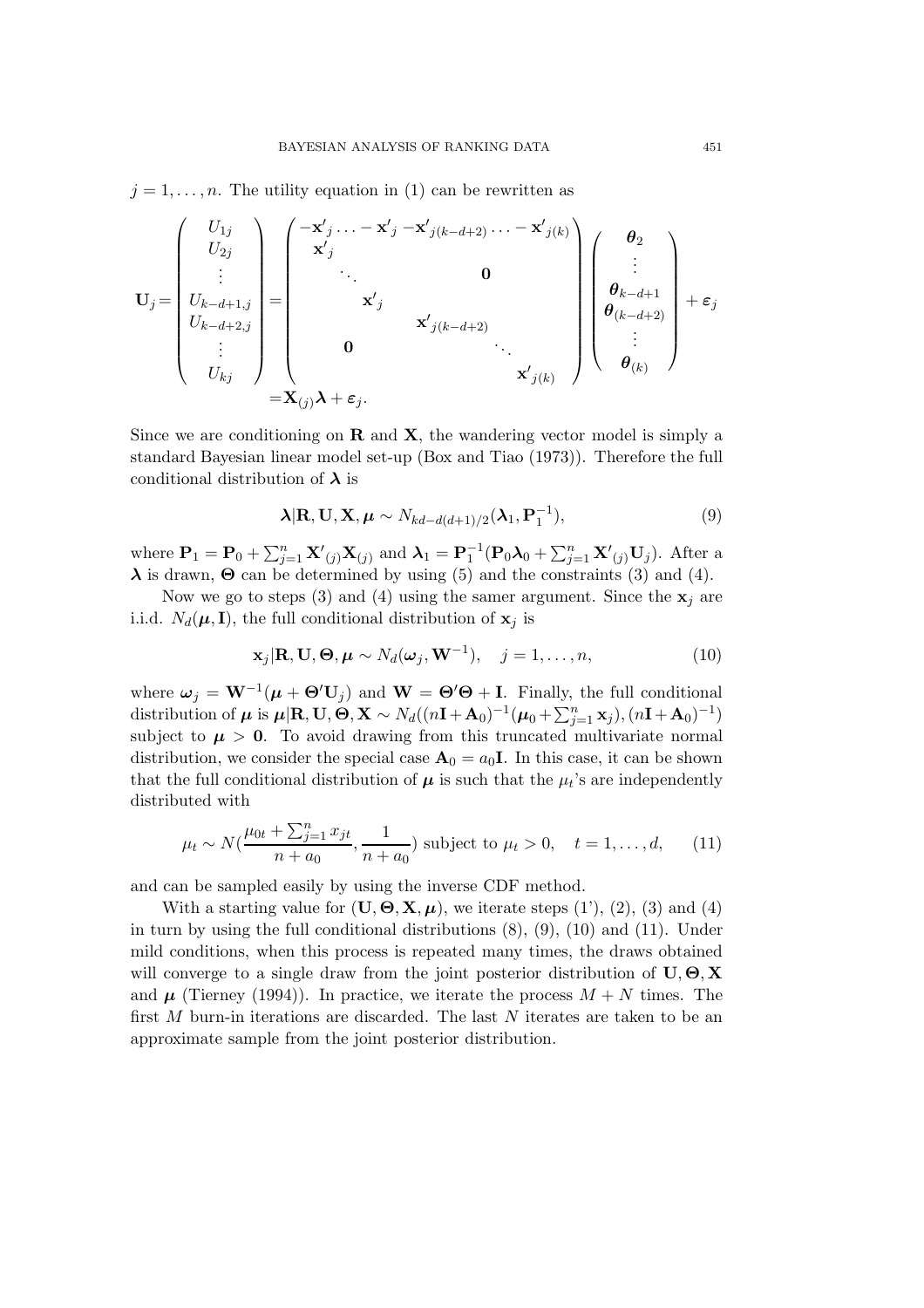It is rather simple to choose a starting value for  $(\Theta, \mu)$ . A natural choice is to use  $(0, 1)$ . It is also convenient to draw a starting value of **X** from  $N_d(1, 1)$ . However, there is no standard rule to choose a starting value for **U**. Knowing that the ranking of  $\{U_{1j},\ldots,U_{kj}\}$  must be set to be consistent with the observed ranking  $\{R_{1j},\ldots,R_{kj}\}$ , a simple choice for the startingvalue of the  $U_{ij}$ 's is to use  $U_{ij} = R_{ij}/\sqrt{(k^2 - 1)/12}$ , a type of standardized rank score.

# **5. Choice of Dimensionality of the Model**

Before fitting the wandering vector model, the dimensionality  $d$  of the model must be pre-specified. Obviously, different choices of dimensionality may lead to different models. In the Bayesian literature, the problem of model selection has proved extremely challenging and has received a lot of attention recently. For a review of this topic, see Kass and Raftery (1995), Raftery (1995) and the references therein.

In this paper, we perform the dimensionality selection by computing the marginal likelihoods of models with different dimensionalities and then choosing the largest one. Note that the marginal likelihood of a model is obtained by integrating the likelihood function with respect to the prior density. However, as mentioned in Section 1, the likelihood function for the wandering vector model is so complicated that marginal likelihood cannot easily be determined. Recently, Chib (1995) proposed a method of computing marginal likelihood by using Gibbs output. We discuss how to apply the Chib's method to select the dimensionality of the wandering vector model.

# **5.1. The marginal likelihood of the wandering vector model**

Let  $M_d$  denote a d-dimensional wandering vector model. Also let  $f(\mathbf{R}|M_d, \mathbf{\Theta})$ ,  $\mu$ ) be the likelihood function of the ranking data **R** under model  $M_d$  given the model-specific parameter vectors  $\Theta$  and  $\mu$ ,  $\pi(\Theta, \mu|M_d)$  the prior density. Then the marginal likelihood under model  $M_d$  is  $m(\mathbf{R}|M_d) = \int f(\mathbf{R}|\mathbf{\Theta}, \boldsymbol{\mu}, M_d)$  $\pi(\Theta, \mu | M_d)$   $d(\Theta, \mu)$ . The basic idea of Chib's method is, in our case, to consider the so-called the *basic marginal likelihood identity* form of the marginal likelihood:

$$
m(\mathbf{R}|M_d) = \frac{f(\mathbf{R}|\mathbf{\Theta}^*, \boldsymbol{\mu}^*, \mathbf{U}^*, M_d)\pi(\mathbf{\Theta}^*, \boldsymbol{\mu}^*, \mathbf{U}^*|M_d)}{\pi(\mathbf{\Theta}^*, \boldsymbol{\mu}^*, \mathbf{U}^*|\mathbf{R}, M_d)},
$$
(12)

where the numerator is a product of the augmented likelihood function and the prior density, and the denominator is the posterior density of  $(\Theta, \mu, \mathbf{U})$ , with all evaluated at the posterior mean  $(\mathbf{\Theta}^*, \mu^*, \mathbf{U}^*)$ . The advantage of using Chib's marginal likelihood estimation method is that it requires no new inputs except some additional Gibbs iterations.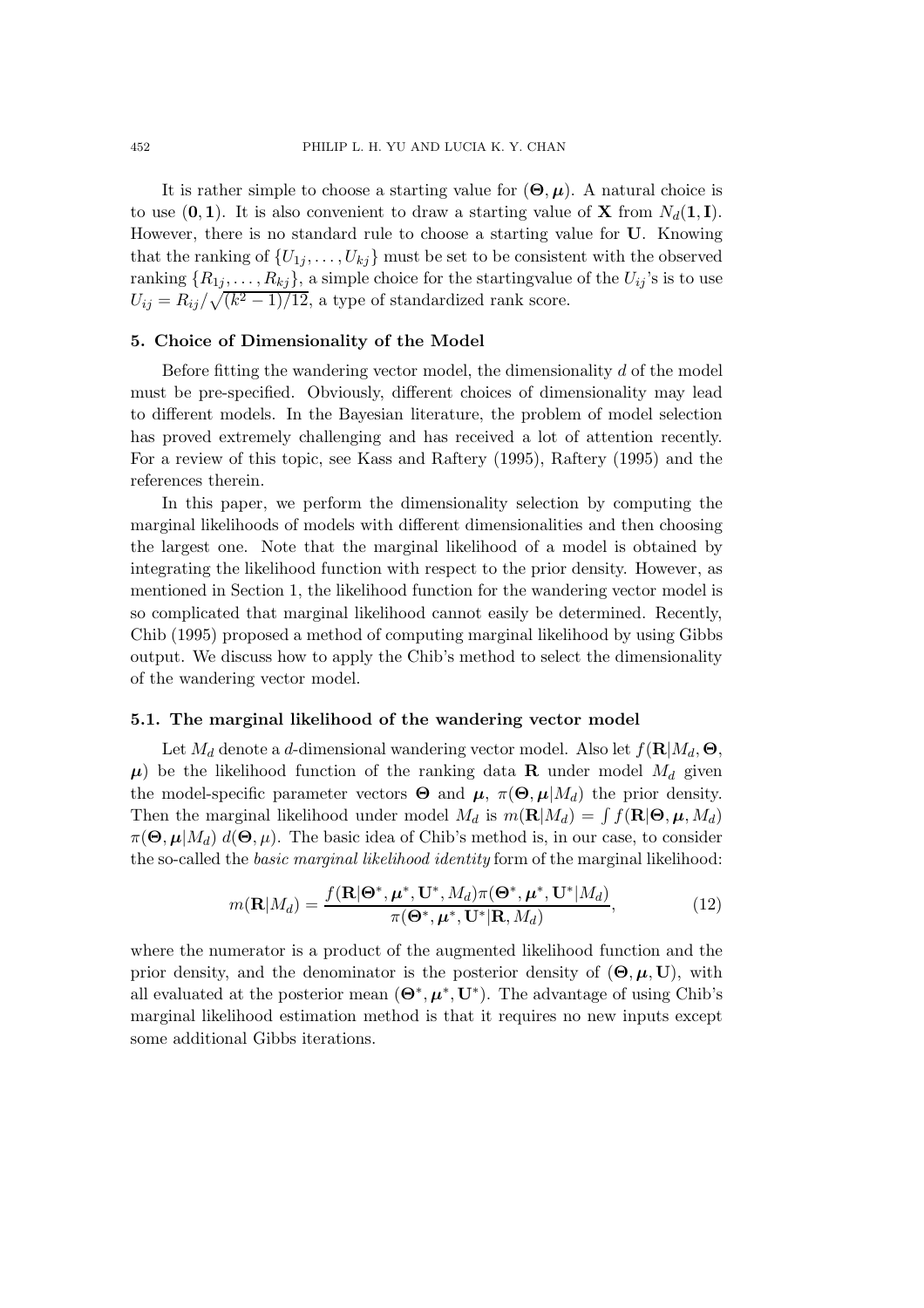First of all, it can be seen from (12) that the augmented likelihood is always 1 because the ranking **R** is completely known when **U**∗ is given. In addition, since the priors of  $\mu$  and  $\Theta$  are independent, the prior density can be written as

$$
\pi(\mathbf{\Theta}^*, \boldsymbol{\mu}^*, \mathbf{U}^*) = \pi(\mathbf{U}^*|\mathbf{\Theta}^*, \boldsymbol{\mu}^*)\pi(\mathbf{\Theta}^*)\pi(\boldsymbol{\mu}^*).
$$
(13)

Since all three terms in (13) have a closed form, the computation of the prior density is not difficult (see Section 5.2). It remains to compute the posterior density  $\pi(\mathbf{\Theta}^*, \boldsymbol{\mu}^*, \mathbf{U}^*|\mathbf{R}, M_d)$ . It will be seen in Section 5.3 that this can be estimated by using the output of the Gibbs sampling and some further Gibbs iterations. As a result, the estimate of (12) can be simplified and expressed in a convenient logarithm-scale (with the model label  $M_d$  suppressed):

$$
\ln \hat{m}(\mathbf{R}) = \ln \pi(\mathbf{\Theta}^*, \boldsymbol{\mu}^*, \mathbf{U}^*) - \ln \hat{\pi}(\mathbf{\Theta}^*, \boldsymbol{\mu}^*, \mathbf{U}^* | \mathbf{R})
$$
  
=  $\ln \pi(\mathbf{U}^* | \mathbf{\Theta}^*, \boldsymbol{\mu}^*) + \ln \pi(\mathbf{\Theta}^*) + \ln \pi(\boldsymbol{\mu}^*) - \ln \hat{\pi}(\mathbf{\Theta}^*, \boldsymbol{\mu}^*, \mathbf{U}^* | \mathbf{R}).$  (14)

# **5.2. Computation of the prior density**

To calculate the prior density  $\pi(\mathbf{\Theta}^*, \mu^*, \mathbf{U}^*)$ , we want to know the exact distribution of  $(\mathbf{U}^*|\mathbf{\Theta}^*, \boldsymbol{\mu}^*)$ , and the prior densities of  $\mathbf{\Theta}^*$  and  $\boldsymbol{\mu}^*$ . First of all, using (6) and (11),  $\pi(\Theta^*)$  and  $\pi(\mu^*)$  can be easily determined. Also, it is not difficult to see that

$$
\mathbf{U}_{j} | \mathbf{\Theta}^{*}, \boldsymbol{\mu}^{*} \sim N_{k} \left( \begin{pmatrix} \boldsymbol{\mu}^{*'} \boldsymbol{\theta}_{1}^{*} \\ \boldsymbol{\mu}^{*'} \boldsymbol{\theta}_{2}^{*} \\ \vdots \\ \boldsymbol{\mu}^{*'} \boldsymbol{\theta}_{k}^{*} \end{pmatrix}, \begin{pmatrix} \boldsymbol{\theta}_{1}^{*'} \boldsymbol{\theta}_{1}^{*} + 1 & \boldsymbol{\theta}_{1}^{*'} \boldsymbol{\theta}_{2}^{*} & \cdots & \boldsymbol{\theta}_{1}^{*'} \boldsymbol{\theta}_{k}^{*} \\ \boldsymbol{\theta}_{2}^{*'} \boldsymbol{\theta}_{1}^{*} & \boldsymbol{\theta}_{2}^{*'} \boldsymbol{\theta}_{2}^{*} + 1 & \cdots & \boldsymbol{\theta}_{2}^{*'} \boldsymbol{\theta}_{k}^{*} \\ \vdots & \vdots & \ddots & \vdots \\ \boldsymbol{\theta}_{k}^{*'} \boldsymbol{\theta}_{1}^{*} & \boldsymbol{\theta}_{k}^{*'} \boldsymbol{\theta}_{2}^{*} & \cdots & \boldsymbol{\theta}_{k}^{*'} \boldsymbol{\theta}_{k}^{*} + 1 \end{pmatrix} \right) j = 1, \ldots, n.
$$

Using (13), the prior density  $\pi(\mathbf{\Theta}^*, \mu^*, \mathbf{U}^*)$  can be computed. We now move on to compute the posterior density.

#### **5.3. Computation of the posterior density**

The computation of the posterior density  $\pi(\mathbf{\Theta}^*, \mathbf{\mu}^*, \mathbf{U}^*|\mathbf{R})$  involves the calculation of the conditional densities (a)  $\pi(\mu^*|\mathbf{R})$ , (b)  $\pi(\Theta^*|\mathbf{R}, \mu^*)$ , and (c)  $\pi(\mathbf{U}^*|\mathbf{R},$ **Θ**∗, *µ*∗). To estimate these three densities, sampling additional draws from all or some steps of the Gibbs sampling algorithm is required.

(a) Estimation of  $\pi(\mu^*|\mathbf{R})$ 

Notice that  $\pi(\mu^*|\mathbf{R})$  can be expressed as

$$
\pi(\boldsymbol{\mu}^*|\mathbf{R}) = \int \pi(\boldsymbol{\mu}^*|\mathbf{R}, \boldsymbol{\Theta}, \mathbf{U}, \mathbf{X}) f(\boldsymbol{\Theta}, \mathbf{U}, \mathbf{X}|\mathbf{R}) \, d(\boldsymbol{\Theta}, \mathbf{U}, \mathbf{X}), \qquad (15)
$$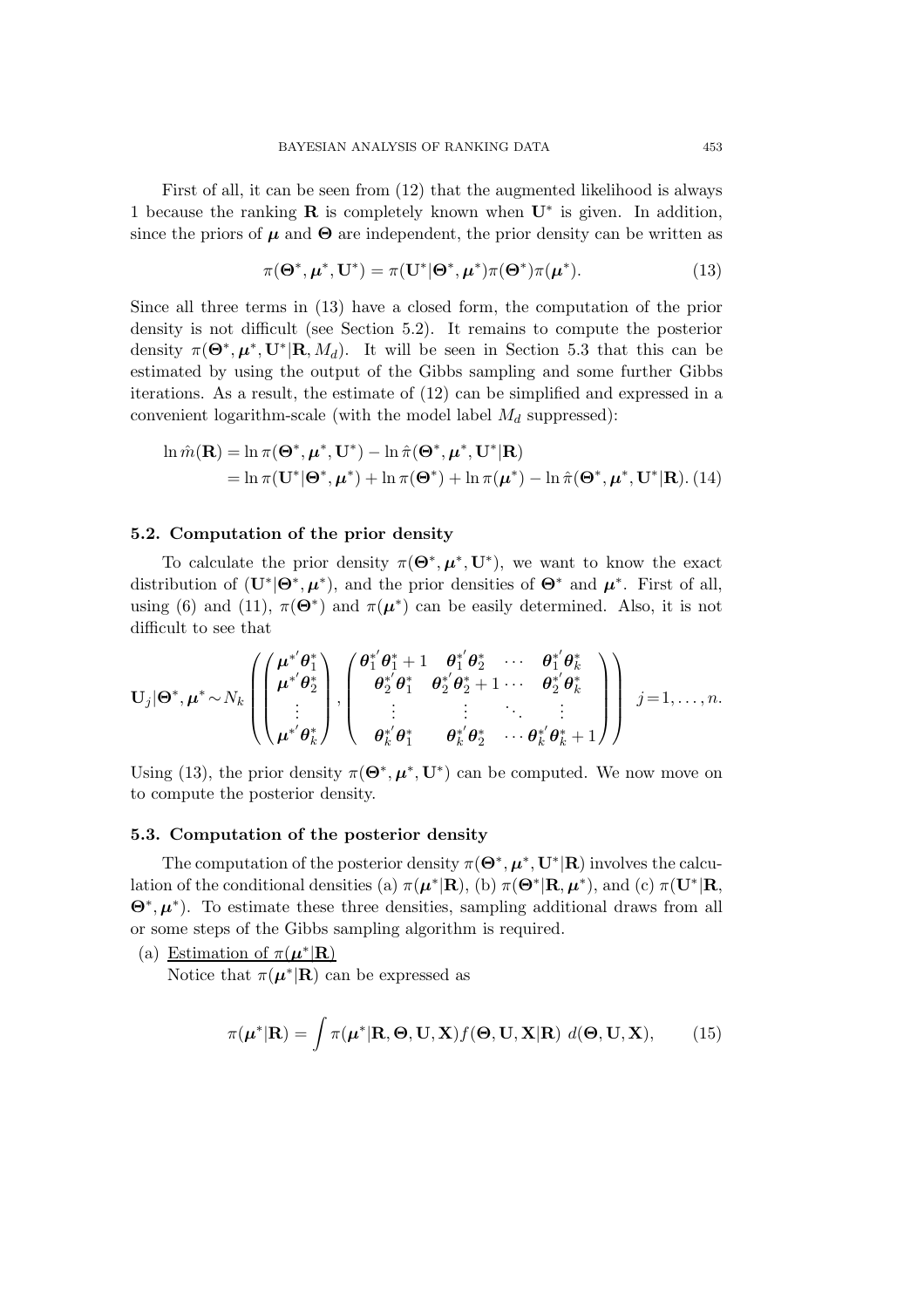where  $\pi(\mu^*|\mathbf{R}, \Theta, \mathbf{U}, \mathbf{X})$  is the full conditional density (11) specified in the Gibbs sampling algorithm, and f(**Θ**, **U**, **X**|**R**) is the posterior density of  $(\mathbf{\Theta}, \mathbf{U}, \mathbf{X})$ . If we sample G additional draws,  $\{\mathbf{\Theta}^{(g)}, \mathbf{U}^{(g)}, \mathbf{X}^{(g)}, \boldsymbol{\mu}^{(g)}\}_{g=1}^G$ , and run (1)-(4), the draws  ${\{\mathbf{\Theta}^{(g)}, \mathbf{U}^{(g)}, \mathbf{X}^{(g)}\}_{g=1}^G}$ , can be viewed as an independent sample from  $f(\mathbf{\Theta}, \mathbf{U}, \mathbf{X}|\mathbf{R})$ . Hence,  $\pi(\boldsymbol{\mu}^*|\mathbf{R})$  can be estimated as  $\hat{\pi}(\mu^*|\mathbf{R}) = G^{-1} \sum_{g=1}^G \pi(\mu^*|\mathbf{R}, \Theta^{(g)}, \mathbf{U}^{(g)}, \mathbf{X}^{(g)}).$ 

(b) Estimation of  $\pi(\mathbf{\Theta}^*|\mathbf{R}, \boldsymbol{\mu}^*)$ 

 $\mathbf{A}\mathbf{s}$  in (15), since  $\pi(\mathbf{\Theta}^*|\mathbf{R}, \boldsymbol{\mu}^*) = \int \pi(\mathbf{\Theta}^*|\mathbf{R}, \mathbf{U}, \mathbf{X}, \boldsymbol{\mu}^*)f(\mathbf{U}, \mathbf{X}|\mathbf{R}, \boldsymbol{\mu}^*)d(\mathbf{U}, \mathbf{X}),$  $\pi(\mathbf{\Theta}^*|\mathbf{R}, \boldsymbol{\mu}^*)$  can be estimated by first sampling G additional draws,  $(\mathbf{\Theta}^{(g)},$  $\mathbf{U}^{(g)}$ ,  $\mathbf{X}^{(g)}$ ) $_{g=1}^G$ , from  $f(\mathbf{\Theta}, \mathbf{U}, \mathbf{X} | \mathbf{R}, \boldsymbol{\mu}^*)$  and then taking the sample average of the G densities  $\pi(\mathbf{\Theta}^*|\mathbf{R}, \mathbf{U}^{(g)}, \mathbf{X}^{(g)}, \boldsymbol{\mu}^*)$ ,  $g = 1, \ldots, G$ , where  $\pi(\mathbf{\Theta}^*|\mathbf{R}, \mathbf{U}^{(g)}, \mathbf{X}^{(g)}, \boldsymbol{\mu}^*)$  $\mathbf{U}^{(g)}$ ,  $\mathbf{X}^{(g)}$ ,  $\boldsymbol{\mu}^*$ ) is governed by (9). At the first glance, it seems that it is difficult to sample from  $f(\mathbf{\Theta}, \mathbf{U}, \mathbf{X} | \mathbf{R}, \boldsymbol{\mu}^*)$ . However, this can be easily done by slightly modifying the Gibbs sampling algorithm stated in Section 4.2. The trick is to iterate steps  $(1')$ ,  $(2)$  and  $(3)$  without passing through step (4) to generate  $\mu$  in the Gibbs iterations while fixing  $\mu$  at  $\mu^*$ .

(c) Estimation of  $\pi(\mathbf{U}^*|\mathbf{R}, \Theta^*, \mu^*)$ 

As in cases (a) and (b),  $\pi(\mathbf{U}^*|\mathbf{R}, \mathbf{\Theta}^*, \boldsymbol{\mu}^*)$  is estimated by  $\hat{\pi}(\mathbf{U}^*|\mathbf{R}, \mathbf{\Theta}^*, \boldsymbol{\mu}^*)$  =  $\prod_{j=1}^n \prod_{i=1}^k \hat{\pi}(U_{i,j}^* | \mathbf{R}, U_{1,j}^*, \ldots, U_{i-1,j}^*, \mathbf{\Theta}^*, \boldsymbol{\mu}^*)$ , where  $\hat{\pi}$   $(U_{i,j}^* | \mathbf{R}, U_{1,j}^*, \ldots, U_{1,j}^*, \ldots)$  $U_{i-1,j}^*, \ \mathbf{\Theta}^*, \ \boldsymbol{\mu}^* ) = G^{-1} {\textstyle \sum_{j=1}^G} \pi(U_{i,j}^* | {\mathbf{R}}, U_{1,j}^*, \ldots, U_{i-1,j}^*, U_{i+1,j}^{(g)}, \ldots, U_{k,j}^{(g)}, \mathbf{\Theta}^*,$  $\mathbf{X}^{(g)}$ ,  $\boldsymbol{\mu}^*$ ), with the  $U_{i+1,j}^{(g)}$ , ...,  $U_{k,j}^{(g)}$ ,  $\mathbf{X}^{(g)}$  drawn from a modified Gibbs sampling from the densities  $\pi(U_{i,j} | \mathbf{R}, U^*_{1,j}, \ldots, U^*_{i-1,j}, U_{i+1,j}, \ldots, U_{k,j}, \mathbf{\Theta}^*,$  $\mathbf{X}, \ \boldsymbol{\mu}^*), \ \pi(U_{i+1,j} \ \vert \mathbf{R}, U^*_{1,j}, \ \ldots, U^*_{i-1,j}, U_{i,j}, U_{i+2,j}, \ \ldots, \ U_{k,j}, \boldsymbol{\Theta}^*, \mathbf{X}, \boldsymbol{\mu}^*), \ \ldots,$  $\pi(U_{k,j}|\mathbf{R}, U^*_{1,j}, \ldots, U^*_{i-1,j}, U_{i,j}, \ldots, U_{k-1,j}, \Theta^*, \mathbf{X}, \boldsymbol{\mu}^*)$ , and  $\pi(\mathbf{X}|\mathbf{R}, U^*_{1,j}, \ldots, U^*_{k-1,j}, U_{k,j}, \ldots, U^*_{k-1,j}, \Theta^*, \mathbf{X}, \boldsymbol{\mu}^*)$  $\dots, U^*_{i-1,j}, U_{i,j}, \dots, U_{k,j}, \mathbf{\Theta}^*, \boldsymbol{\mu}^*).$ 

Finally, the estimated posterior density  $\hat{\pi}(\mathbf{\Theta}^*, \mu^*, \mathbf{U}^*|\mathbf{R})$  can be computed from as  $\hat{\pi}(\mathbf{U}^*|\mathbf{R}, \mathbf{\Theta}^*, \boldsymbol{\mu}^*)\hat{\pi}(\mathbf{\Theta}^*|\mathbf{R}, \boldsymbol{\mu}^*)\hat{\pi}(\boldsymbol{\mu}^*|\mathbf{R}).$ 

# **6. Simulation Studies**

We generate  $n = 1000$  rankings of  $k = 5$  objects from the following model: for  $j = 1, \ldots, 1000$ , the j<sup>th</sup> ranking is the ranking of  $\{U_{1j}, \ldots, U_{5j}\}\$  with  $\mathbf{U}_j =$  $\boldsymbol{\Theta} \mathbf{x}_i + \boldsymbol{\varepsilon}_j$ , where  $\mathbf{x}_i$  and  $\boldsymbol{\varepsilon}_j$  are simulated from  $N_2(\boldsymbol{\mu}, \mathbf{I})$  and  $N_5(\mathbf{0}, \mathbf{I})$  respectively, and

$$
\boldsymbol{\mu} = \begin{pmatrix} 1.5 \\ 0.8 \end{pmatrix}, \qquad \boldsymbol{\Theta} = \begin{pmatrix} -2.0 & 0.5 \\ 1.0 & -1.0 \\ 0.5 & 1.0 \\ 0.5 & -2.5 \\ 0.0 & 2.0 \end{pmatrix}.
$$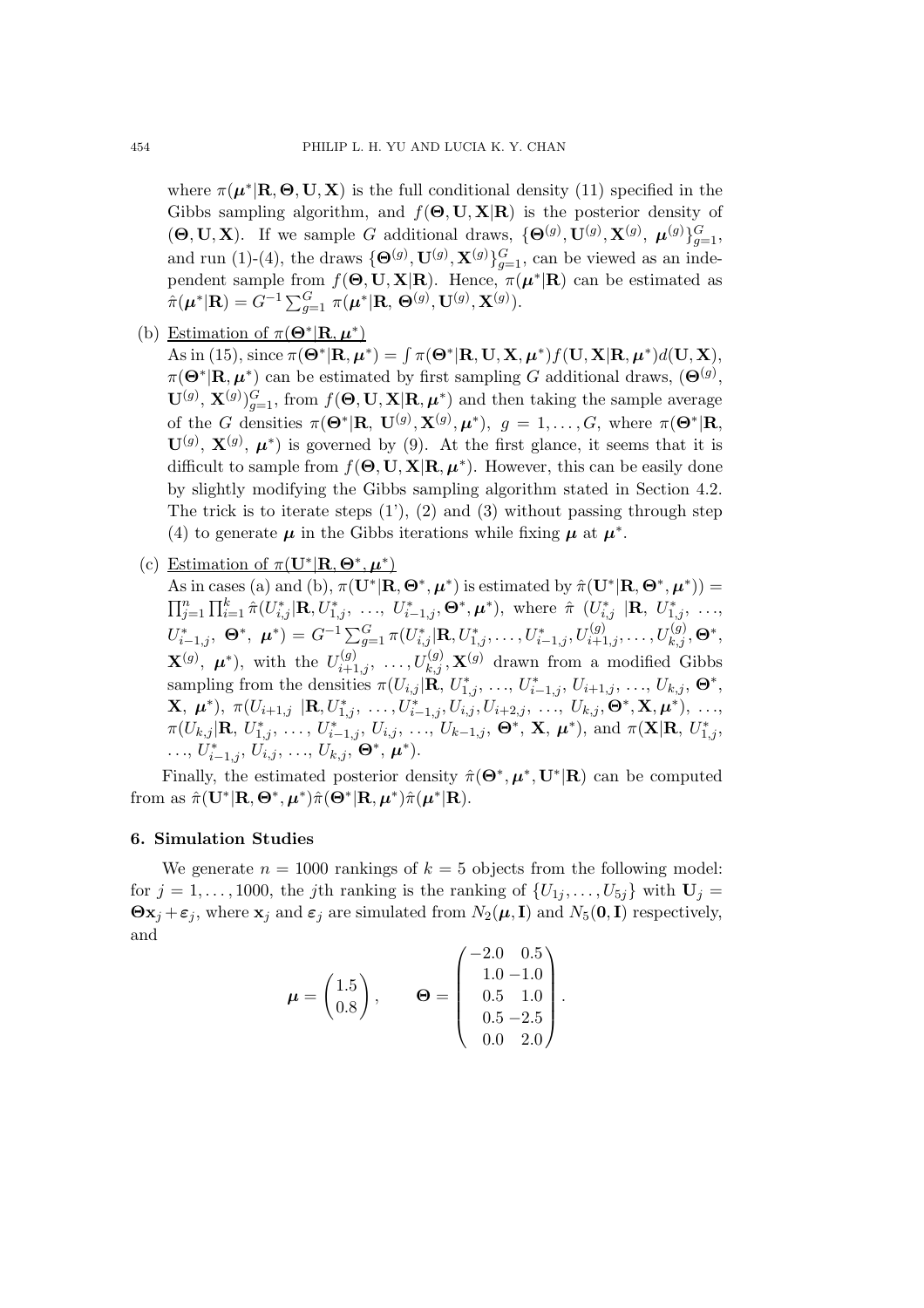A 2-dimensional wandering vector model,  $M_2$ , is fitted to this simulated data set. Using a rather diffuse but proper prior:  $\lambda \sim N_{kd-d(d+1)/2}(\lambda_0 = 0, \mathbf{P}^{-1} = 1000\mathbf{I}),$ and  $\mu \sim N_d(\mu_0 = 0, A_0^{-1} = 1000I)I(\mu > 0)$ , we iterated steps (1') to (4) 30,000 times. The first 20,000 burn-in iterations were discarded. The remaining 10,000 iterations were taken to be a sample from the joint posterior distribution of the unknown parameters, the latent variables  $U_{ij}$ 's, and the  $\mathbf{x}_j$ 's. Note that if the standard error of the posterior moment estimates are required, one may use the robust variance estimation method suggested by Andrews (1991). Table 1 shows the posterior means, standard deviations and 90% posterior interval of the parameters of  $M_2$  based on the reduced sample. The posterior intervals are constructed from the 0.05 and 0.95 percentiles of the Gibbs samples.

We can see from Table 1 that all posterior means are fairly close to their true values and all posterior 90% intervals cover the true values. This indicates that the posterior means are good estimators for the parameters in the wandering vector model. Figure 2 shows the traces of the Gibbs sequences and the Gaussian kernel density estimates of the posterior densities for  $\mu_1$ ,  $\mu_2$ ,  $\theta_{21}$ ,  $\theta_{31}$ ,  $\theta_{42}$ , and  $\theta_{52}$ . The traces of the Gibbs sequences do not show any special pattern, implying that the Gibbs iteration converged. Furthermore, all posterior densities are roughly symmetric.

|               |            | posterior moments |           |                    |
|---------------|------------|-------------------|-----------|--------------------|
| parameter     | true value | mean              | std. dev. | $90\%$ interval    |
| $\mu_1$       | 1.5        | 1.432             | 0.079     | 1.309, 1.567)      |
| $\mu_2$       | 0.8        | 0.764             | 0.045     | 0.691, 0.839)      |
| $\theta_{11}$ | $-2.0$     | $-2.005$          | 0.136     | $(-2.231, -1.768)$ |
| $\theta_{12}$ | 0.5        | 0.398             | 0.102     | 0.229, 0.564)      |
| $\theta_{21}$ | 1.0        | 1.027             | 0.070     | (0.907, 1.145)     |
| $\theta_{22}$ | $-1.0$     | $-0.940$          | 0.081     | $(-1.076, -0.808)$ |
| $\theta_{31}$ | 0.5        | 0.484             | 0.045     | (0.410, 0.560)     |
| $\theta_{32}$ | 1.0        | 1.058             | 0.086     | (0.920,<br>1.204)  |
| $\theta_{41}$ | 0.5        | 0.494             | 0.066     | (0.387,<br>0.603)  |
| $\theta_{42}$ | $-2.5$     | $-2.527$          | 0.126     | $(-2.741, -2.324)$ |
| $\theta_{52}$ | 2.0        | 2.010             | 0.097     | 1.851, 2.175)      |

Table 1. Results of fitting  $M_2$  to the simulated data set.

Consider fitting a 2-dimensional  $(M_2)$  and a 3-dimensional  $(M_3)$  wandering vector models to the simulated data set. Applying Chib's method with  $G = 5000$ , the logarithm of marginal likelihoods of models  $M_2$  and  $M_3$  are found to be −6513.7 and −6578.5 respectively. The 2-dimensional wandering vector model gives the larger estimate of marginal likelihood.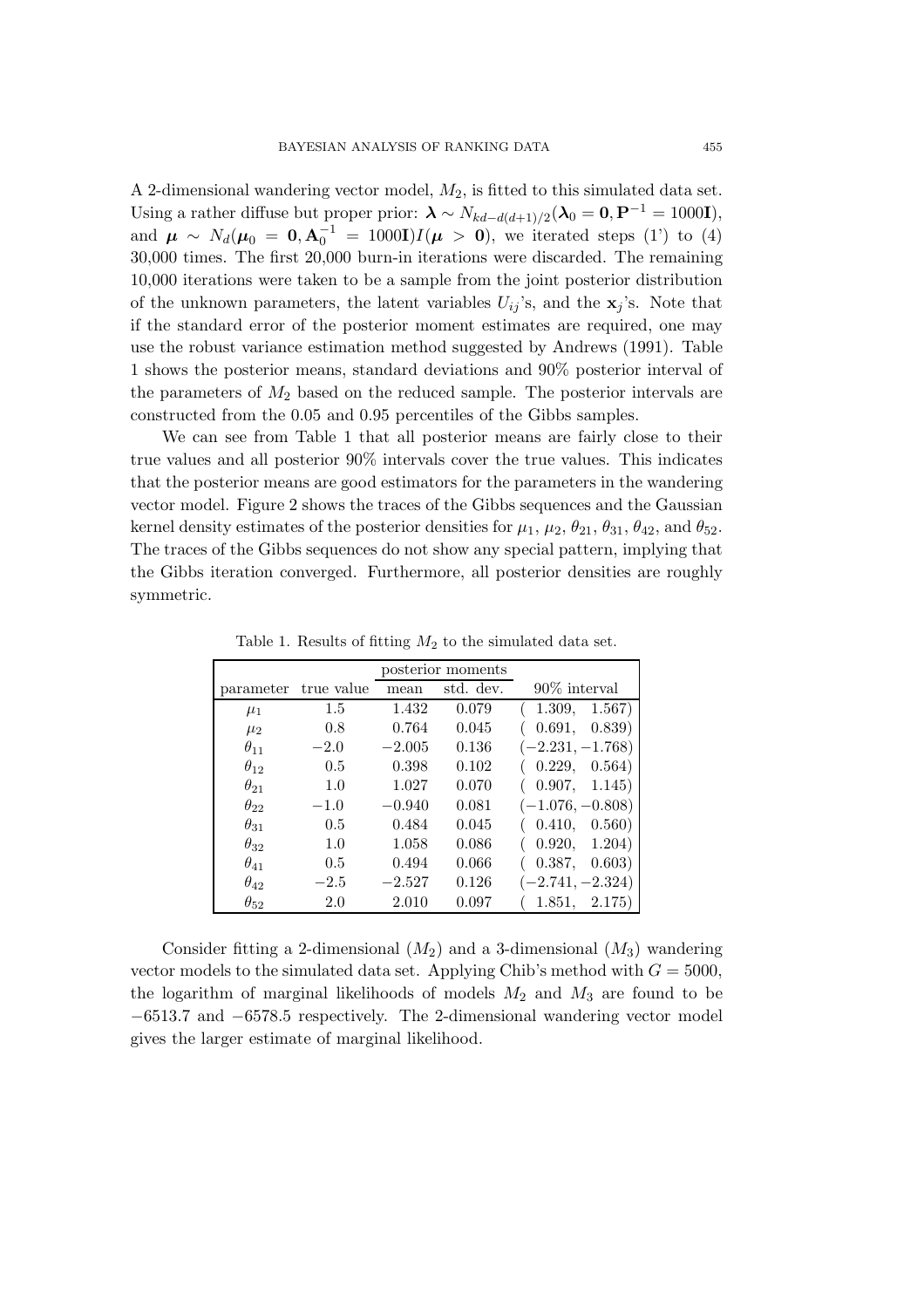

Figure 2. (a) Traces of the Gibbs sequences and (b) Posterior densities for  $\mu_1, \mu_2, \theta_{21}, \theta_{31}, \theta_{42}$ , and  $\theta_{52}$  for the simulated data set. The dotted line indicates the position of the true value.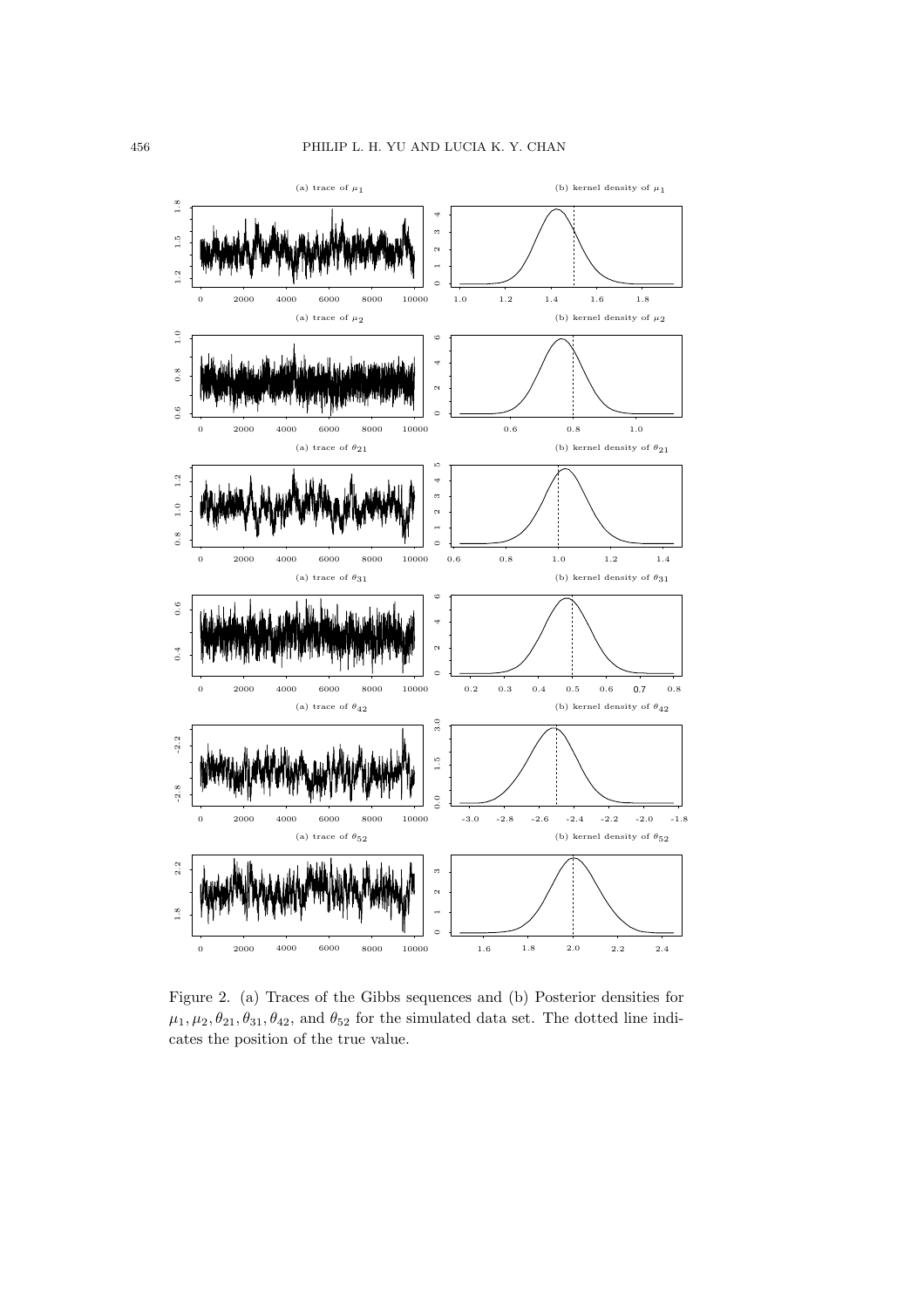## **7. Application to the Goldberg Data**

Consider the Goldberg (1976) data in which  $n = 143$  graduates were asked to rank  $k = 10$  occupations according to the degree of social prestige. These 10 occupations are: (i) Faculty member in an academic institution (Fac), (ii) Mechanical engineer (ME), (iii) Operation researcher (OR), (iv) Technician (Tech), (v) Section supervisor in a factory (Sup), (vi) Owner of a company employing more than 100 workers (Own), (vii) Factory foreman (For), (viii) Industrial engineer (IE), (ix) Manager of a production department employing more than 100 workers (Mgr) and (x) Applied scientist (Sci). The data are given in Cohen and Mallows (1980) and have been analyzed by many researchers. Fligner and Verducci (1988) and Marden (1992) summarized the findings of these analyses.

Feigin and Cohen (1978) analyzed the Goldberg data and found three outliers due to the fact that the corresponding graduates wrongly presented rankings in reverse order. After reversing these 3 rankings, the average ranks received by the 10 occupations are 8.57, 4.90, 6.29, 1.90, 4.34, 8.13, 1.47, 6.27, 5.29, 7.85, with the convention that higher rank means more prestige. Then the preference of graduates is in the order: Fac  $>$  Own  $>$  Sci  $>$  OR  $>$  IE  $>$  Mgr  $>$  ME  $>$  Sup  $>$  $Tech > For.$ 

We consider a graphical method of displaying ranking data by fitting the wandering vector models with dimensions  $d = 2, 3$  and 4. Using the same prior specified in the simulation studies, and the last 10,000 of 40,000 Gibbs iterations, we obtain three sets of Gibbs samples from which the marginal likelihoods of the three fitted models are estimated in a logarithm scale, as shown in Table 2. It can be seen that the 3-dimensional model gives the largest marginal likelihood.

| model fitted | log(maxginal) |  |
|--------------|---------------|--|
| $M_2$        | $-1945.88$    |  |
| $M_3$        | $-1791.43$    |  |
| $M_{4}$      | $-1904.48$    |  |

Table 2. The logarithm of marginal likelihoods for the Goldberg data.

Based on the Gibbs samples generated from the fitted 3-dimensional model, posterior means are used as estimators for the model parameters. Figure 3 displays the 3-dimensional solution for the Goldberg data after a varimax rotation. The interpretation is as follows.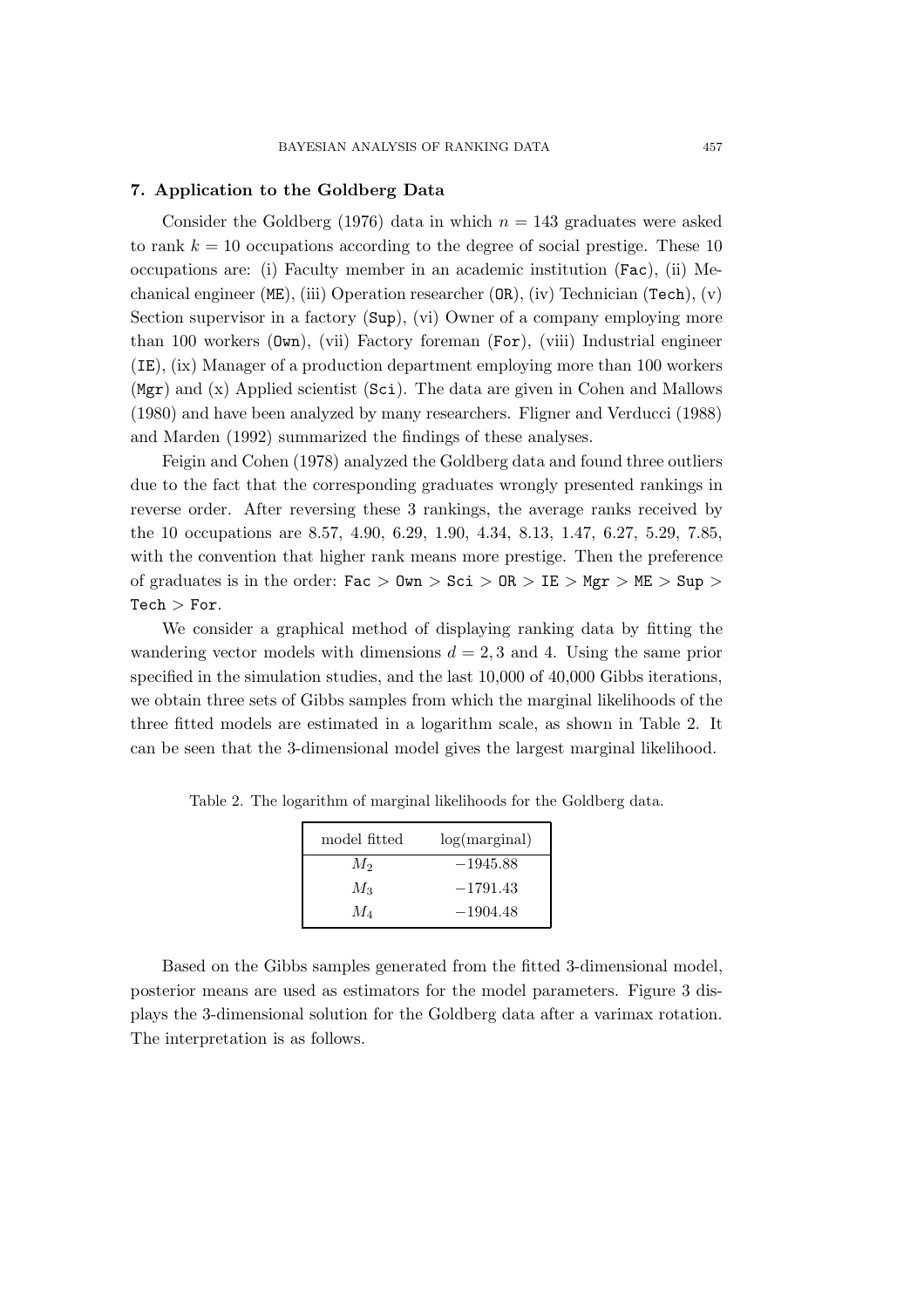

Figure 3. (a) Plot of the first and second dimensions of the fitted 3-dimensional model.



(b) Plot of the second and third dimensions of the fitted 3-dimensional model.

- 1. The first dimension represents an overall prestige and indicates the mean direction of the judges' preference. The larger the value in this direction, the more prestigious the occupation. Not surprisingly, when the occupation points are projected onto this dimension, the ordering of the lengths of the projections are the same as that of the average ranks.
- 2. The second dimension can be regarded as the Technical/Managerial dichotomy. It separates the occupations into two groups: Technical group {Fac, Sci, OR, IE, ME, Tech} and Managerial group {Own, Mgr, Sup, For}.
- 3. The third dimension represents a measure of social skill required for an occupation. Clearly, people working in the group {Mgr, Sup} require more social skill than those working as Sci.

Apart from the posterior means, the expected utilities  $\mu' \theta_i$  can also provide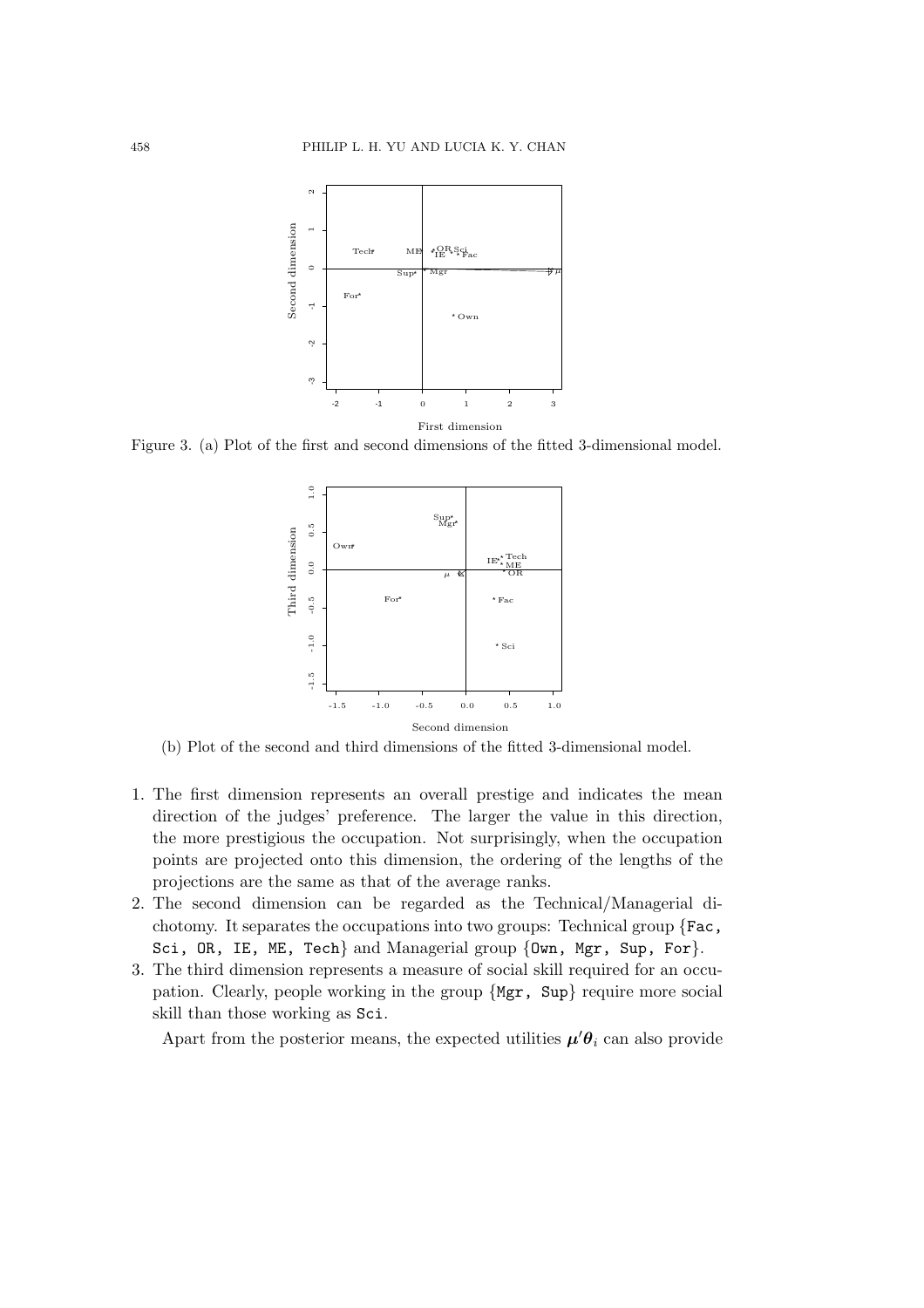useful information. If  $\mu' \theta_i$  is larger than  $\mu' \theta_j$ , it is more likely that occupation i is preferred to occupation  $j$ . According to the boxplots of the expected utilities of the occupations shown in Figure 4, the occupations can be roughly divided into three groups: high prestige group  $\{Fac, \; \mathsf{Own}, \; \mathsf{Sci}\},$  middle prestige group {OR, IE, Mgr, ME, Sup}, and low prestige group {Tech, For}. When we focus on the posterior means of the expected utilities of the occupations, it is not hard to see that the ordering of these posterior means also agrees with that of the average ranks.

Finally, it should be noted that most of the above findings are similar to those found in the literature except in the optimal number of dimensions for displaying Goldberg data. Only two-dimensional graphical displays have been reported (see for example, Cohen and Mallows (1980)). We have suggested a new dimension—social skill.



Figure 4. Boxplots of the expected utilities for the fitted 3-dimensional wandering vector model.

## **8. Comments**

As commented by a referee, since only the partial information (i.e., ranks) is used, this method provides a good example of what Doksum and Lo (1986) have termed Bayesian robustness.

In our simulation studies and the application presented in Sections 6 and 7, the CPU times run on an IBM 9076 SP2 machine were all less than one hour. One way to shorten the running time is to develop some block Gibbs samplings instead of separate Gibbs samplings. Further research in this aspect is needed.

# **Appendix.** Justification for using the constraints on  $\Theta$  and  $\mu$  for fixing **the rotation problem**

Following Section 3.1 of Thisted (1988), we first construct a  $d \times d$  orthogonal matrix **Q** as a product of Householder matrices  $H_d$  ...  $H_1$  such that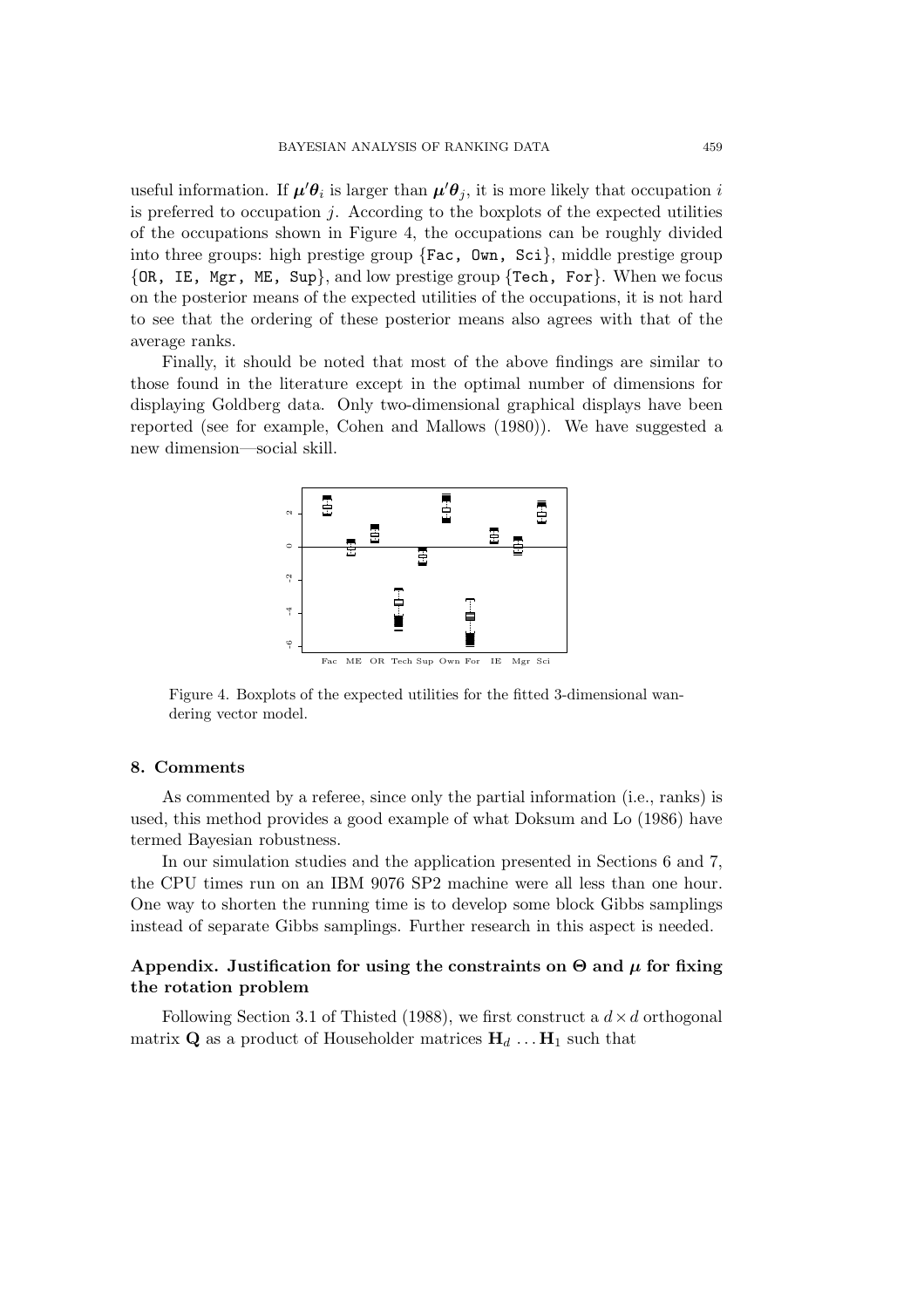$$
\mathbf{Q}\mathbf{\Theta}' = \begin{pmatrix} \tilde{\theta}_{11} & \cdots & \tilde{\theta}_{k-d+1,1} & 0 & \cdots & 0 \\ \tilde{\theta}_{12} & \cdots & \tilde{\theta}_{k-d+1,2} & \tilde{\theta}_{k-d+2,2} & \cdots & \vdots \\ \vdots & \vdots & \vdots & \ddots & 0 \\ \tilde{\theta}_{1,d} & \cdots & \tilde{\theta}_{k-d+1,d} & \tilde{\theta}_{k-d+2,d} & \cdots & \tilde{\theta}_{k,d} \end{pmatrix} \equiv \tilde{\mathbf{\Theta}}', \tag{A.1}
$$

where each **H**<sub>i</sub> aims to zero the first  $d - i$  positions of  $\theta_{k-i+1}$ , the  $(k - i +$ 1)th column of **Θ** . As mentioned in Thisted (1988), a special property of the Householder matrices is that each  $\mathbf{H}_i$  does not change any of the last i–1 columns to which it is applied.

Now, we need to show that if we set the constrained **Θ** to the matrix **Θ**˜ in  $(A.1)$  and assume  $\mu_1, \ldots, \mu_d > 0$ , the rotation problem is fixed. Mathematically, it is equivalent to show that if there exist an orthogonal matrix **T** and a vector  $\hat{\mu} > 0$  such that (i)  $\hat{\Theta}' \equiv \mathbf{T} \tilde{\Theta}'$  has the same form of  $\tilde{\Theta}'$  and (ii)  $\hat{\Theta} \hat{\mu} = \tilde{\Theta} \mu$ . where  $\mu > 0$ , then **T** = **I**.

Here is a proof. By comparing each entry of both sides of  $\hat{\Theta}' \equiv \mathbf{T}\tilde{\Theta}'$ , it can be shown that **T** is a diagonal matrix. Since **T** is orthogonal,  $t_{ii} = \pm 1$  for  $i = 1, \ldots, d$ . Using (ii), we have  $(\hat{\theta}_{1i}, \ldots, \hat{\theta}_{ki}) = t_{ii}(\hat{\theta}_{1i}, \ldots, \hat{\theta}_{ki})$  for all i, and  $\hat{\mu}_i = \mu_i > 0$  if  $t_{ii} = 1$  or  $\hat{\mu}_i = -\mu_i < 0$  if  $t_{ii} = -1$ . Since  $\hat{\mu} > 0$ ,  $t_{ii} = 1$  for all i. In other words,  $T = I$ . This completes the proof.

## **Acknowledgements**

The authors would like to thank the referees for their helpful comments and suggestions, and Douglas E. Critchlow for providing the Goldberg data. Philip L. H. Yu's research was substantially supported by a block grant from The University of Hong Kong and a grant from the Research Grants Council of the Hong Kong Special Administrative Region, China (Project No. HKU 7169/98H).

#### **References**

- Alvo, M. and Ertas, K. (1992). Graphical methods for ranking data. *Canad. J. Statist.* **20**, 469-482.
- Andrews, D. W. K. (1991). Heteroskedasticity and autocorrelation consistent covariance matrix estimation. *Econometrica* **59**, 817-858.
- Box, G. E. P. and Tiao, G. C. (1973). *Bayesian Inference in Statistical Analysis*. John Wiley, New York.
- Besag, J., Green, P., Higdon, D. and Mengersen, K. (1995). Bayesian computation and stochastic systems. *Statist. Sci.* **10**, 1-19.
- Carroll, J. D. (1972). Individual differences and multidimensional scaling. In *Multidimensional Scaling: Theory and Applications in the Behavioral Sciences*, Vol. 1 (Edited by R. N. Shepard, A. K. Romney and S. B. Nerlove), 105-155. Seminar Press, New York.